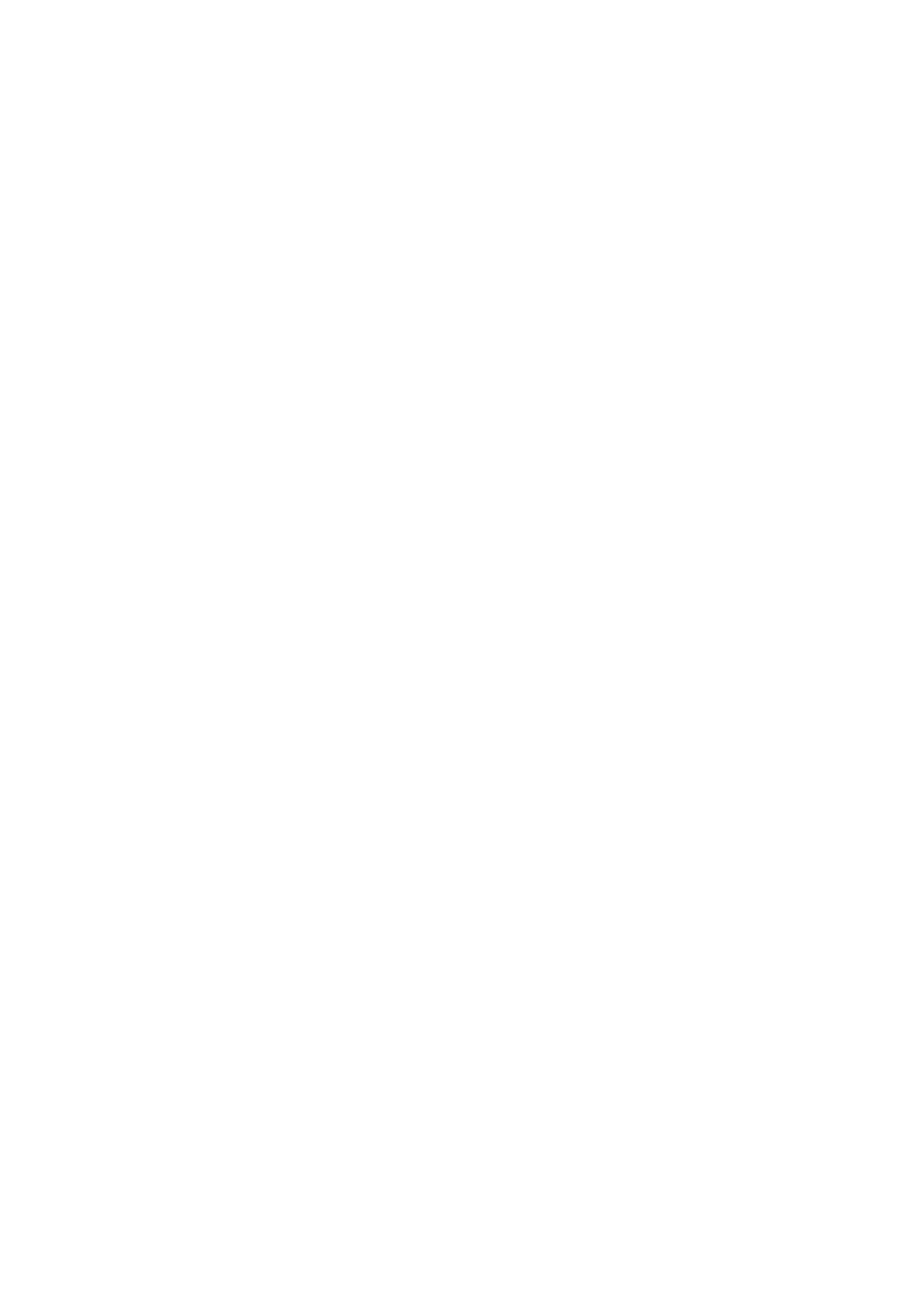*I certify that this PUBLIC BILL, which originated in the LEGISLATIVE COUNCIL, has finally passed the LEGISLATIVE COUNCIL and the LEGISLATIVE ASSEMBLY of NEW SOUTH WALES.*

*Legislative Council 2012* *Clerk of the Parliaments*



New South Wales

# **Game and Feral Animal Control Amendment Bill 2012**

Act No , 2012

An Act to amend the *Game and Feral Animal Control Act 2002* to make further provision with respect to the management and regulation of the hunting of game; and for other purposes.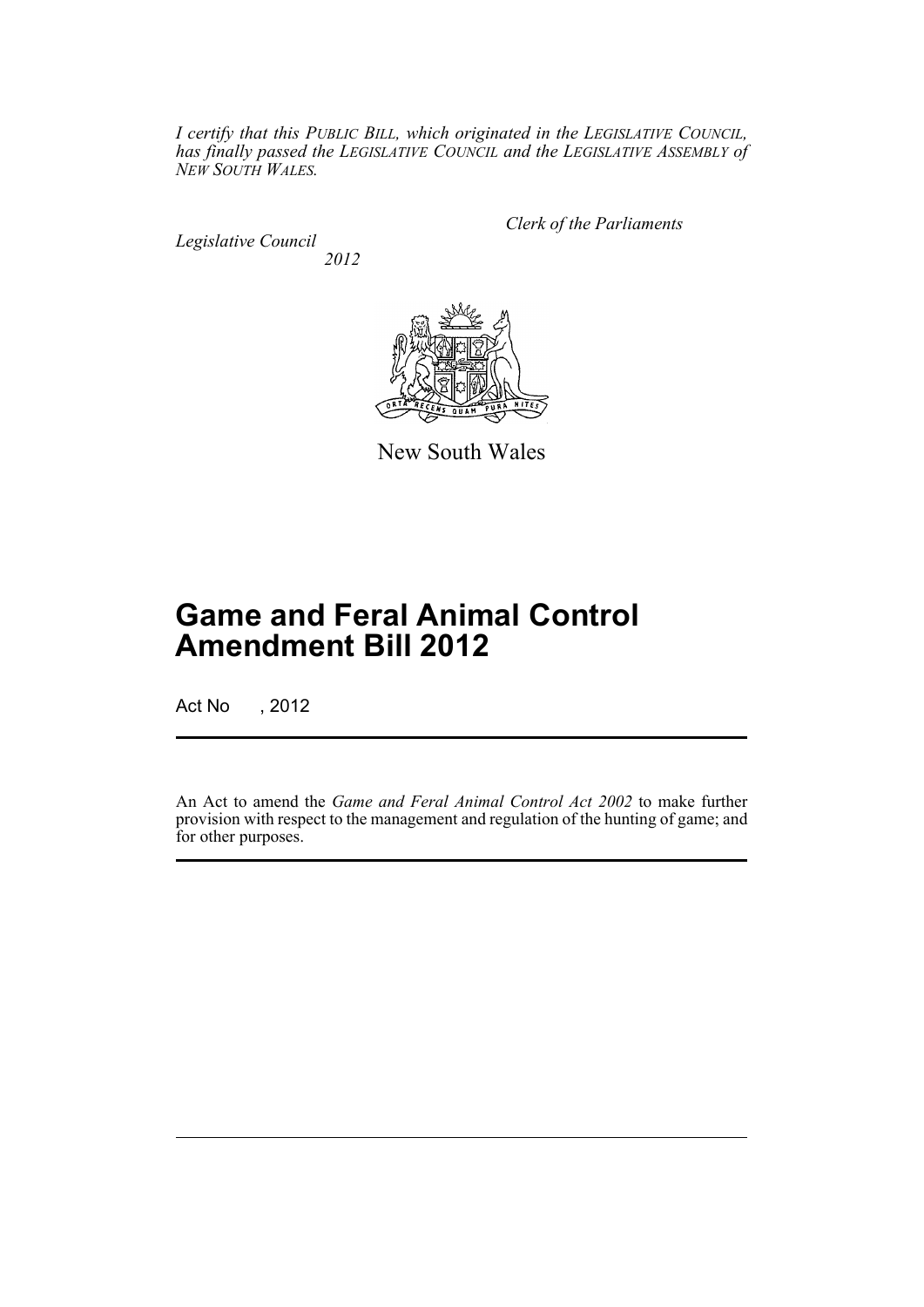# <span id="page-3-0"></span>**The Legislature of New South Wales enacts:**

#### **1 Name of Act**

This Act is the *Game and Feral Animal Control Amendment Act 2012*.

#### <span id="page-3-1"></span>**2 Commencement**

- (1) This Act commences 6 months after the date of assent to this Act, except as provided by subsection (2).
- (2) A proclamation may provide for the commencement of a provision of this Act on a day (as appointed by the proclamation) occurring during the period of 6 months after the date of assent.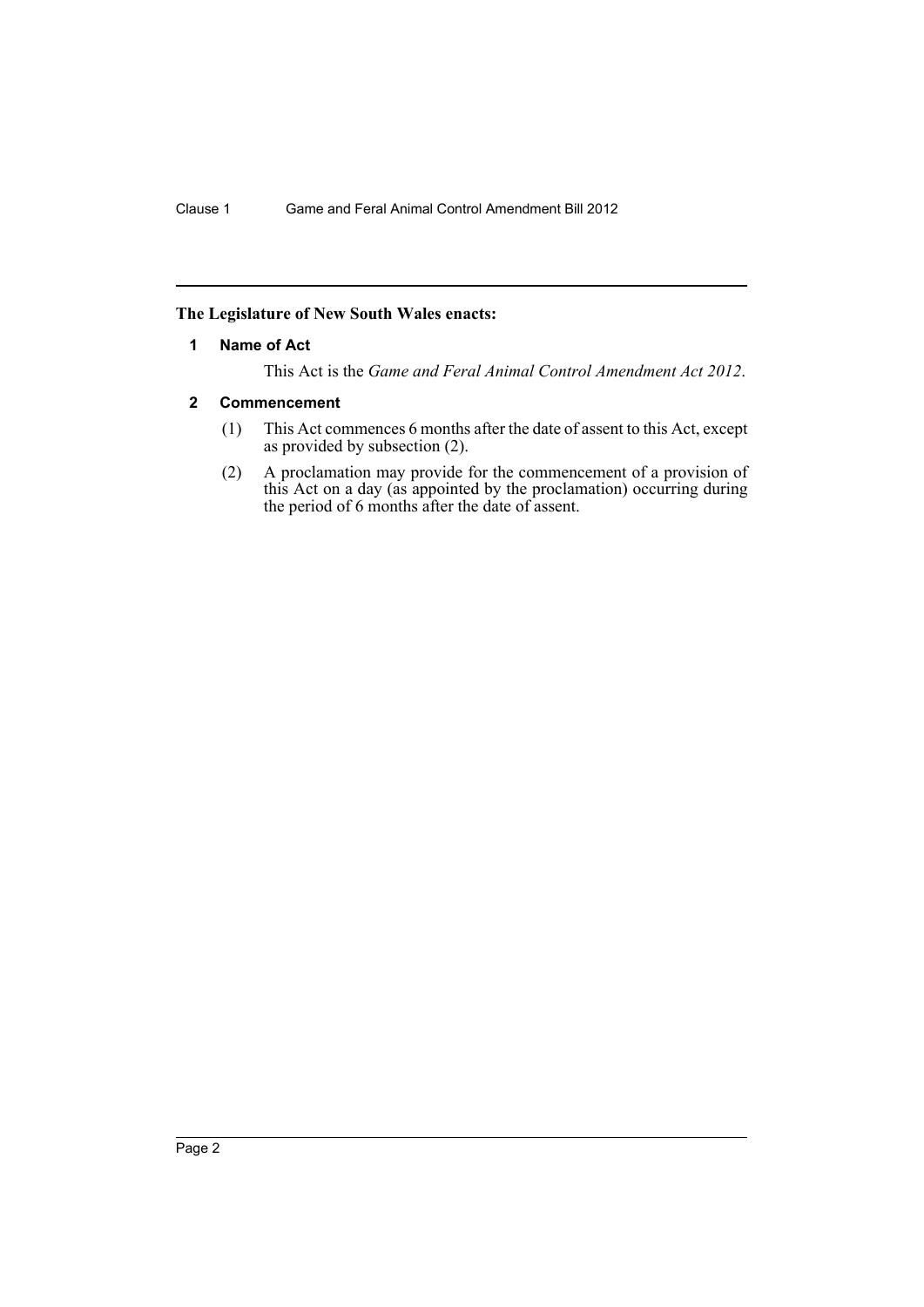Amendment of Game and Feral Animal Control Act 2002 No 64 Schedule 1

# <span id="page-4-0"></span>**Schedule 1 Amendment of Game and Feral Animal Control Act 2002 No 64**

# **[1] Section 3 Objects**

Omit "Section 5 identifies" from the note. Insert instead "Schedule 3 specifies".

# **[2] Section 4 Definitions**

Insert in alphabetical order:

*declared public hunting land* means public land that is the subject of a declaration in force under section 20.

**[3] Section 4, definition of "private land"**

Omit paragraph (b).

#### **[4] Section 4, definition of "public land"**

Insert after paragraph (b):

(b1) national park estate land, or

**[5] Section 4, definition of "public land"**

Omit paragraph (e).

# **[6] Section 5**

Omit the section. Insert instead:

# **5 Game animals for the purposes of this Act**

- (1) For the purposes of this Act, a *game animal* is any animal specified in Schedule 3 that is living in the wild.
- (2) The Minister may, by order published on the NSW legislation website, amend Schedule 3:
	- (a) by adding the name or description of any animal (other than an animal of a species that was native to Australia before European settlement), or
	- (b) by omitting or amending any such name or description.
- (3) Despite any other provision of this section, a game animal does not include any animal that is or is part of a threatened species, population or ecological community within the meaning of the *Threatened Species Conservation Act 1995*.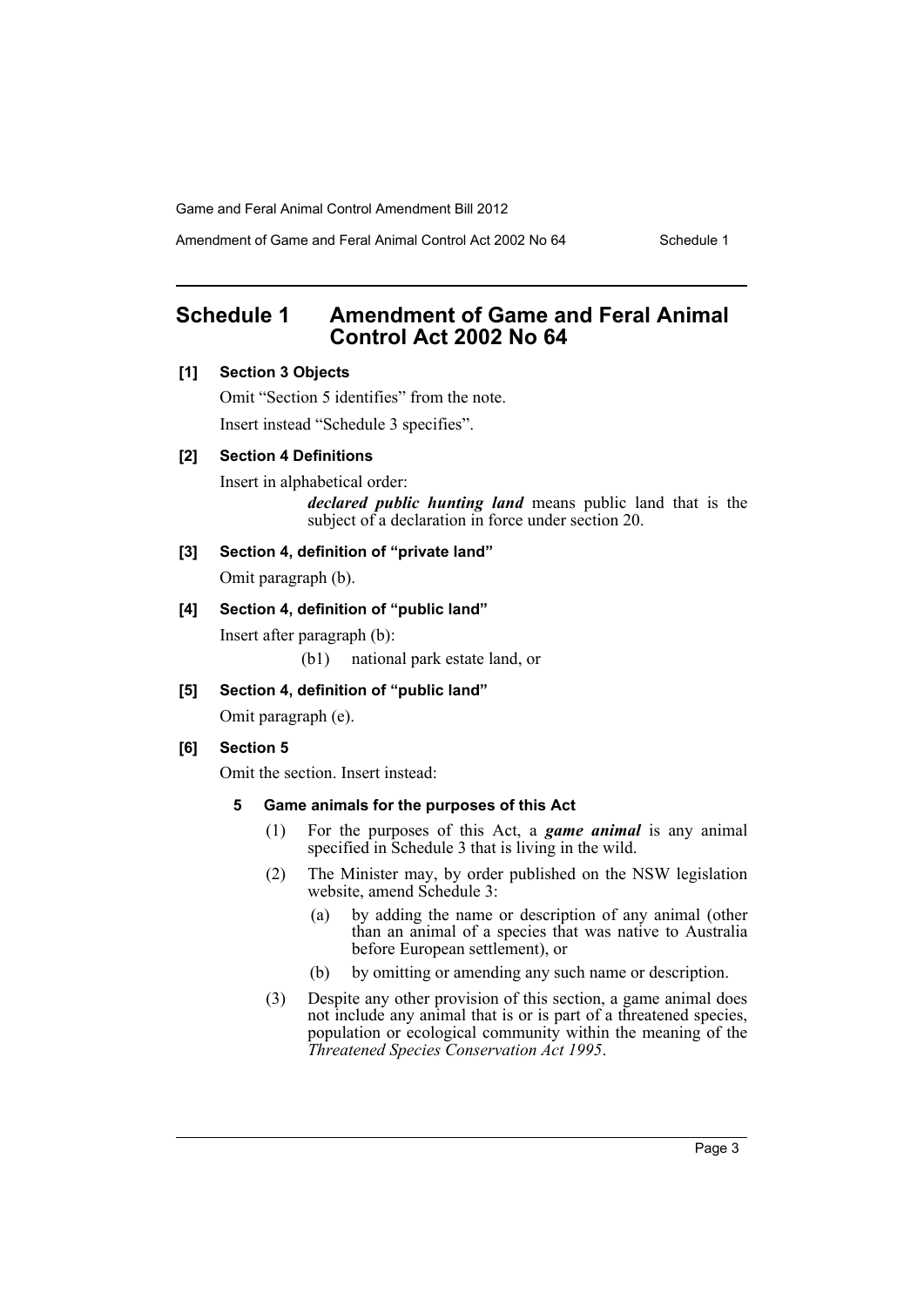Schedule 1 Amendment of Game and Feral Animal Control Act 2002 No 64

#### **[7] Sections 6A and 6B**

Insert after section 6:

#### **6A Exemptions from certain offences under National Parks and Wildlife legislation**

- (1) The holder of a game hunting licence who hunts a game animal on declared public hunting land in accordance with the authority conferred by the licence does not, in connection with that hunting, commit:
	- (a) any offence under the *National Parks and Wildlife Act 1974* or the regulations under that Act that involves an activity associated with hunting and that is necessary for the purposes of hunting the game animal, or
	- (b) any offence under that Act that involves possessing or exporting, otherwise than for the purposes of sale, the carcass, or the skin or any other part, of a game animal killed by the licence holder.
- (2) For the purposes of subsection (1) (a), an *activity associated with hunting* includes carrying a firearm or other hunting device.
- (3) This section does not authorise a person to take a dog into any national park estate land or to use a dog to assist in hunting on any such land.

#### **6B Orders and notices under other legislation**

None of the following has any effect to the extent that it would prevent or interfere with any activity carried out in accordance with the authority conferred by a game hunting licence or game management licence:

- (a) an order under Division 1 (Stop work orders) or Division 2 (Interim protection orders) of Part 6A of the *National Parks and Wildlife Act 1974*,
- (b) an environment protection notice under Chapter 4 of the *Protection of the Environment Operations Act 1997*.

#### **[8] Section 8 Membership and procedure of Game Council**

Omit "16" from section 8 (1). Insert instead "17".

#### **[9] Section 8 (2) (e)**

Omit "New South Wales Aboriginal Land Council". Insert instead "Minister administering the *Aboriginal Land Rights Act 1983*".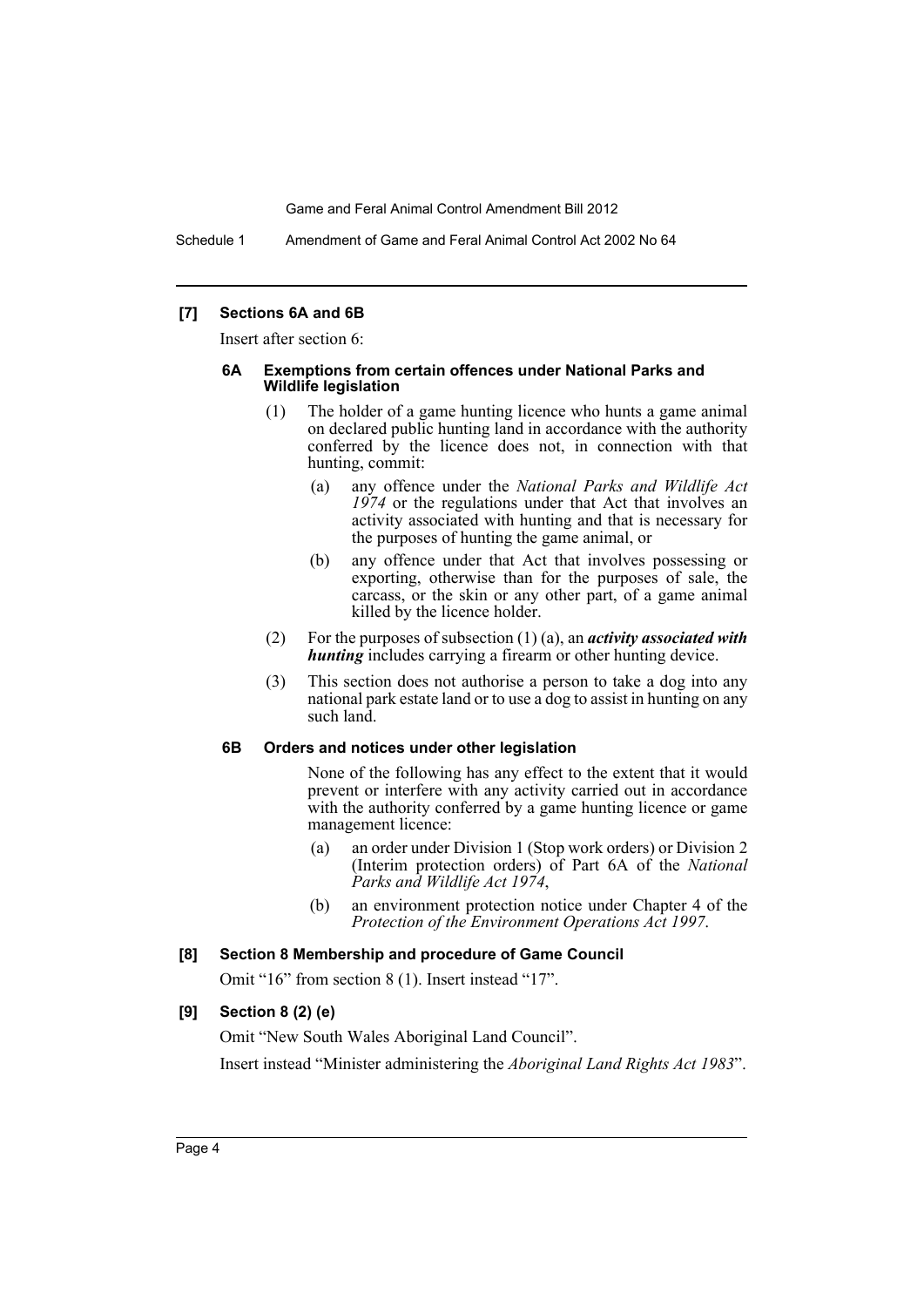# **[10] Section 8 (2) (g1)**

Insert after section  $8(2)(9)$ :

(g1) a person appointed on the nomination of the Minister administering the *National Parks and Wildlife Act 1974*, and

#### **[11] Section 13A**

Omit the section. Insert instead:

#### **13A Delegation**

The Game Council may delegate to the chief executive officer of the Game Council the exercise of any of its functions other than this power of delegation.

#### **[12] Section 15 Authority conferred by different classes of game hunting licences**

Omit the note to section 15 (2). Insert instead:

**Note.** In the case of hunting on public land, section 18 provides that a game hunting licence does not authorise hunting unless the land is duly declared under section 20 to be available for hunting. Such a declaration may require hunters to register and obtain written permission to hunt on that land.

## **[13] Section 15 (2A)**

Insert after section 15 (2):

#### (2A) **Possession of carcass or skin or other part of game animal**

A game hunting licence authorises the holder of the licence to possess the carcass, or the skin or any other part, of any game animal that the licence holder has killed under the authority conferred by the licence.

#### **[14] Section 15 (4)**

Omit "A game".

Insert instead "Except as provided by section 6A (1), a game".

#### **[15] Section 17 Exemptions from licensing**

Omit section 17 (1) (a) (including the note). Insert instead:

(a) a person who is hunting an animal listed in Part 2 of Schedule 3 on private land,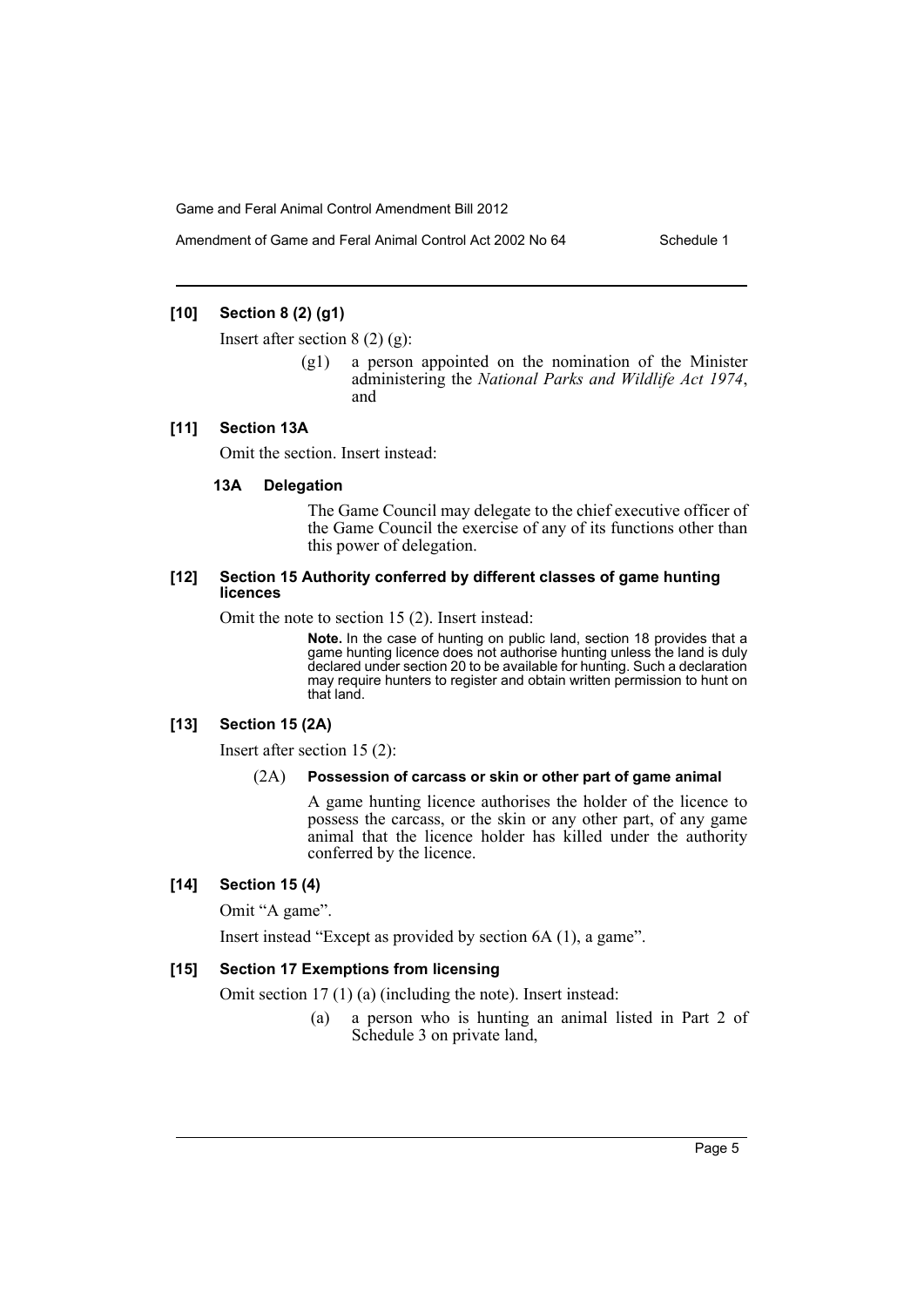Schedule 1 Amendment of Game and Feral Animal Control Act 2002 No 64

## **[16] Section 17 (1) (d)**

Omit "section 5 (2)". Insert instead "Part 2 of Schedule 3".

#### **[17] Section 17 (1) (e)**

Omit the paragraph.

#### **[18] Section 20A**

Insert after section 20:

# **20A Restrictions on declaration of national park estate land**

- (1) The following national park estate land cannot be the subject of a declaration under section 20:
	- (a) any national park estate land specified in Schedule 3A,
	- (b) any land declared to be a wilderness area under the *Wilderness Act 1987* or that is the subject of a wilderness protection agreement under section 10 of that Act but has not been declared to be a wilderness area,
	- (c) any national park estate land that is a declared World Heritage property within the meaning of the *Environment Protection and Biodiversity Conservation Act 1999* of the Commonwealth.
- (2) The regulations may amend Schedule 3A:
	- (a) by adding the name of any national park estate land (other than land referred to in subsection  $(1)$  (b) or  $(c)$ ), or
	- (b) by omitting or amending any name specified in Schedule 3A.
- (3) Any such regulation may only be made on the recommendation of the Minister administering the *National Parks and Wildlife Act 1974*.

# **[19] Section 21 Grant of licences**

Insert after section 21 (3):

(4) The Game Council may refuse to grant a game hunting licence to a person if, in the previous 10 years, the person has been found guilty of an offence under the *Firearms Act 1996* that is, in accordance with section 84 of that Act, an offence that may be (or is required to be) prosecuted on indictment.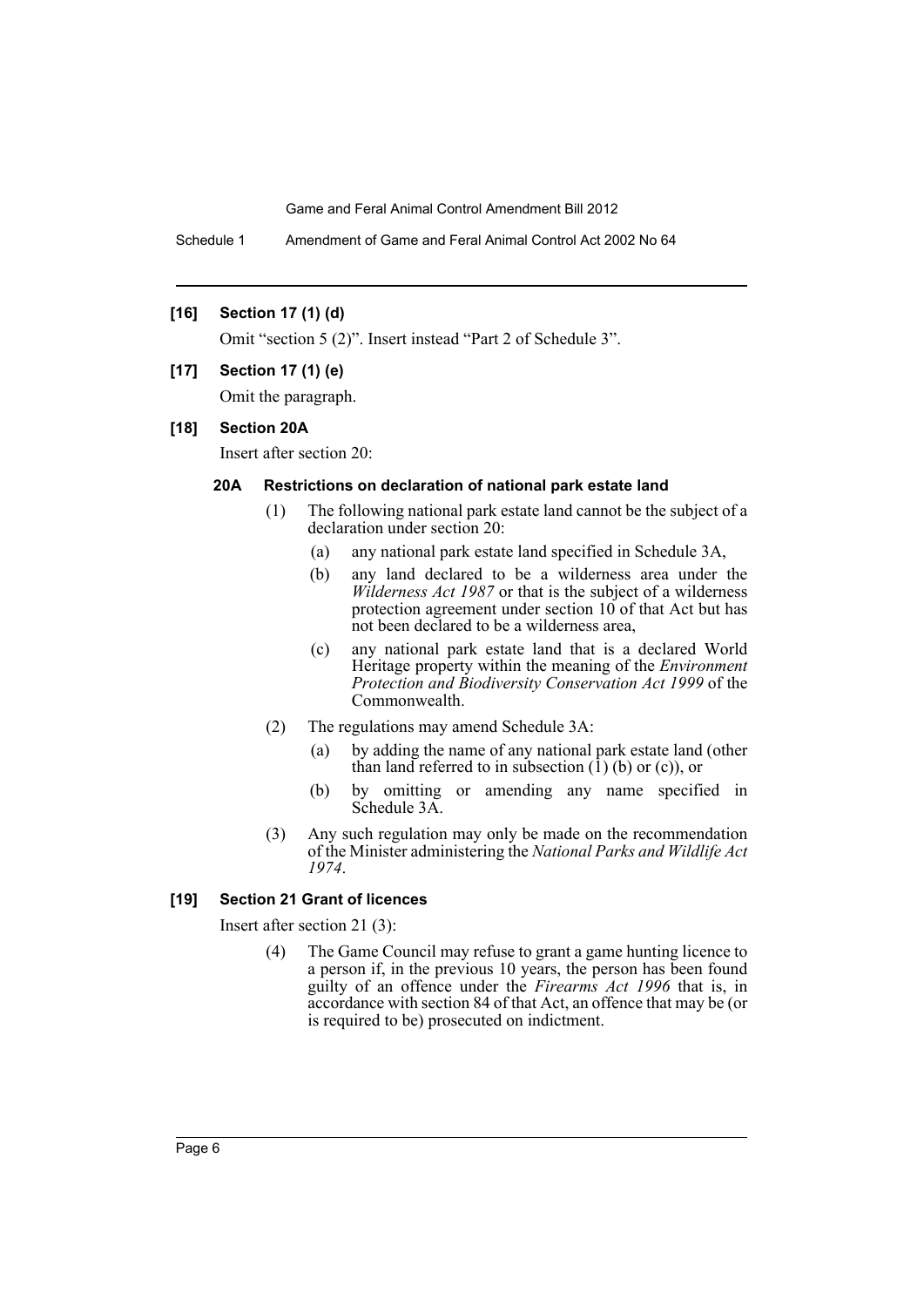# Amendment of Game and Feral Animal Control Act 2002 No 64 Schedule 1

### **[20] Section 29 Suspension or cancellation of licences by Game Council**

Insert after section 29 (4) (b):

(b1) if the holder is found guilty of an offence under the *Firearms Act 1996* that is, in accordance with section 84 of that Act, an offence that may be (or is required to be) prosecuted on indictment, or

#### **[21] Section 44 Power to detain and search vehicles or vessels**

Omit section 44 (3).

#### **[22] Section 45 Power of seizure**

Omit "The Local Court must not order the forfeiture of a thing unless satisfied that the value of the thing does not exceed \$10,000." from section 45 (4).

#### **[23] Section 48 Provisions relating to requirements under this Division**

Insert before section 48 (1):

#### (1A) **Warning to be given on each occasion**

A person is not guilty of an offence of failing to comply with a requirement under this Division to make a statement, to give or furnish information, to answer a question or to produce a document unless the person was warned on that occasion that a failure to comply is an offence.

#### **[24] Section 50 Offences relating to inspectors**

Omit "or impede" from section 50 (c).

Insert instead ", impede, assault, threaten or intimidate".

#### **[25] Section 50A**

Insert after section 50:

### **50A Direction to leave or not to enter declared public hunting land**

- (1) An inspector who has reason to believe that a person is committing or about to commit a game hunting offence may direct the person to leave or not to enter any declared public hunting land specified in the direction.
- (2) A person to whom such a direction is given must comply with the direction.

Maximum penalty: 50 penalty units.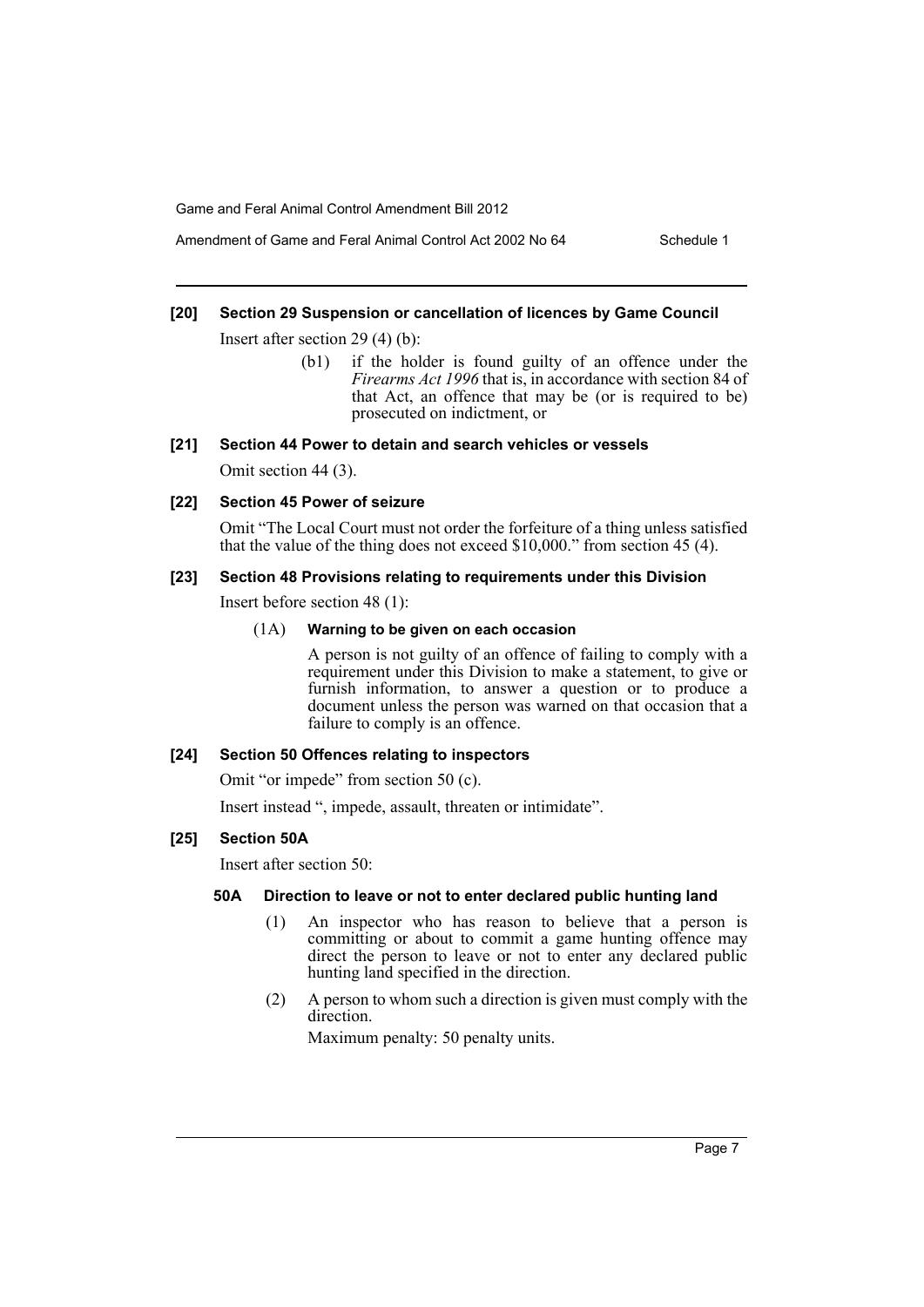Schedule 1 Amendment of Game and Feral Animal Control Act 2002 No 64

#### **[26] Sections 55A and 55B**

Insert after section 55:

#### **55A Interfering with authorised hunting on declared public hunting land**

- (1) A person must not, without reasonable excuse, engage in any conduct on declared public hunting land:
	- (a) that interferes with the hunting of game animals on that land by another person under the authority conferred by a game hunting licence, and
	- (b) with the intention of interfering with that hunting. Maximum penalty: 50 penalty units.
- (2) A person does not commit an offence under this section if the person has lawful authority to interfere with the hunting carried out by the other person.
- (3) An offence under this section cannot be prescribed for the purposes of section 57.
- (4) In this section:

*hunting* game animals includes retrieving a game animal.

*interfere with* includes prevent or hinder.

#### **55B Requirements for commercial taxidermists**

- (1) A person who carries on business as a taxidermist must not preserve or prepare the skin of a game animal listed in Part 1 of Schedule 3 unless the taxidermist:
	- (a) is satisfied that the animal has been killed by the holder of a game hunting licence or game management licence (or by a person with some other lawful authorisation to kill the animal), and
	- (b) records the following information:
		- (i) the name of the person who killed the game animal and the details of the person's licence or other lawful authorisation,
		- (ii) the date on which the taxidermist received the carcass or other relevant part of the game animal.
- (2) The taxidermist must make any such record available for inspection by an inspector at any reasonable time if requested to do so by the inspector.

Maximum penalty: 50 penalty units.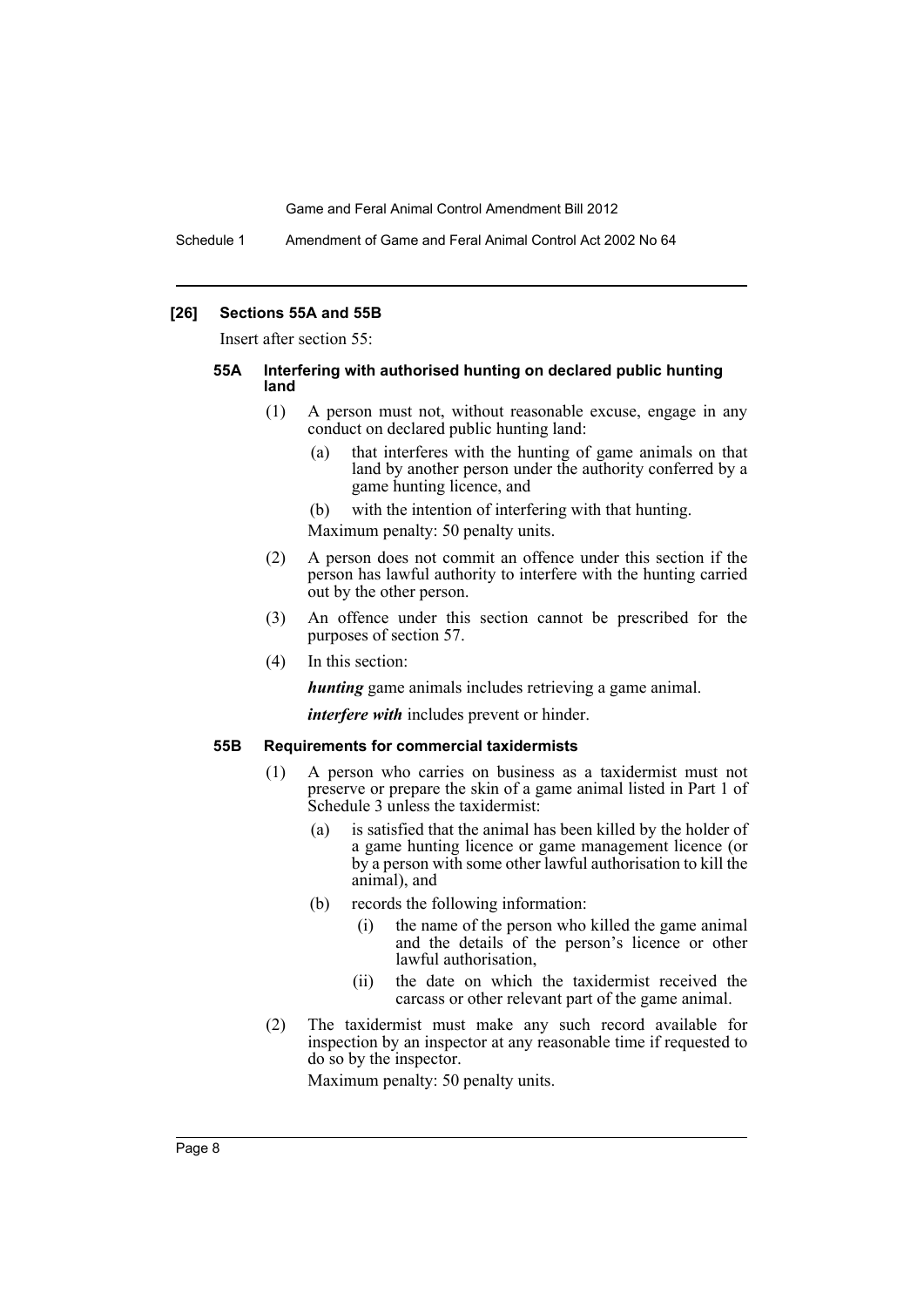# Amendment of Game and Feral Animal Control Act 2002 No 64 Schedule 1

#### **[27] Schedule 1 Provisions relating to members and procedure of Game Council**

Insert in alphabetical order in clause 1:

*Deputy Chairperson* means the Deputy Chairperson of the Game Council.

#### **[28] Schedule 1, clause 4A**

Insert after clause 4:

### **4A Deputy Chairperson**

- (1) The members of the Game Council are to elect, by a simple majority, a Deputy Chairperson from among the members.
- (2) The Deputy Chairperson may be elected for the duration of his or her term of office as a member or for a shorter term.
- (3) The Deputy Chairperson vacates office as Deputy Chairperson if he or she:
	- (a) is removed from that office by the Minister under this clause, or
	- (b) resigns that office by instrument in writing addressed to the Minister, or
	- (c) ceases to be a member of the Game Council.
- (4) The Minister may at any time remove the Deputy Chairperson from office as Deputy Chairperson.

# **[29] Schedule 1, clause 14**

Omit clause 14 (1). Insert instead:

- (1) The Chairperson or, in the absence of the Chairperson, the Deputy Chairperson, is to preside at a meeting of the Game Council.
- (1A) In the absence of both the Chairperson and the Deputy Chairperson, another member elected to chair the meeting by the members present is to preside at a meeting of the Game Council.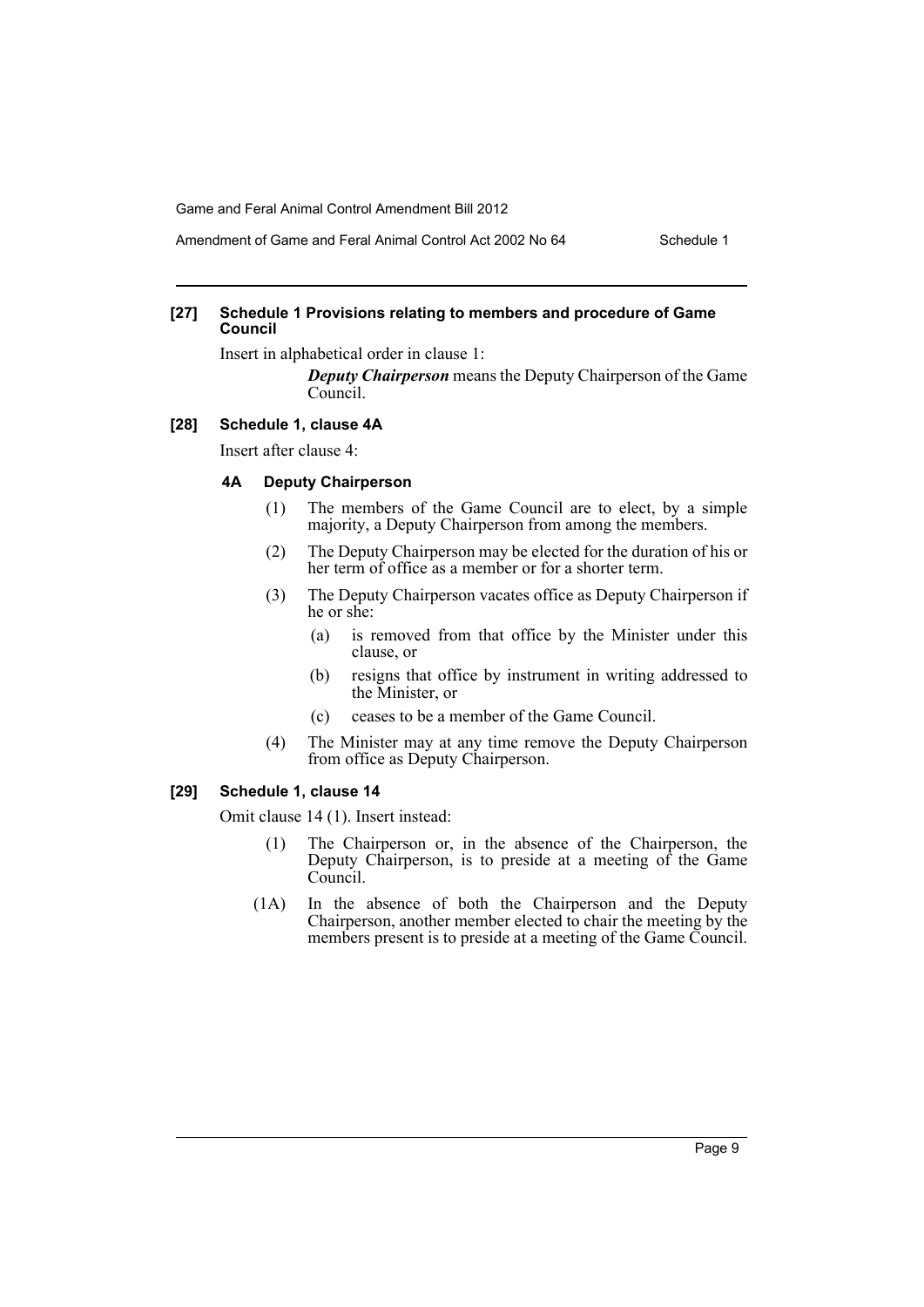Schedule 1 Amendment of Game and Feral Animal Control Act 2002 No 64

## **[30] Schedules 3 and 3A**

Insert after Schedule 2:

# **Schedule 3 Game animals**

(Section 5)

# **Part 1 Non-indigenous game animals (licence required to hunt on public or private land)**

#### **Birds**

Bobwhite Quail (*Colinus virginianus*) California Quail (*Lophortyx callipepla californicus*) Guinea Fowl (*Numida meleagris*) Partridge (*Alectors alectoris chukar*) Peafowl (*Pavo cristatus*) Pheasant (*Phasiniacus phasianus colchicus*) Spotted Dove (*Streptopelia chinensis*) Turkey (*Meleagris gallopavo*)

# **Other animals**

Deer (Family *cervidae*)

# **Part 2 Non-indigenous animals (licence required to hunt on public land only)**

**Note.** A game hunting licence is **not** required for hunting the animals listed in this Part on private land, and accordingly is only required if the animals are living in the wild on public land—see section 17.

Cat Dog (other than dingo) Goat Fox Hare Rabbit Pig Common Starling (*Sturnus vulgaris*) Common or Indian Myna (*Acridotheres tristis*) Feral Pigeon (*Columba livia*)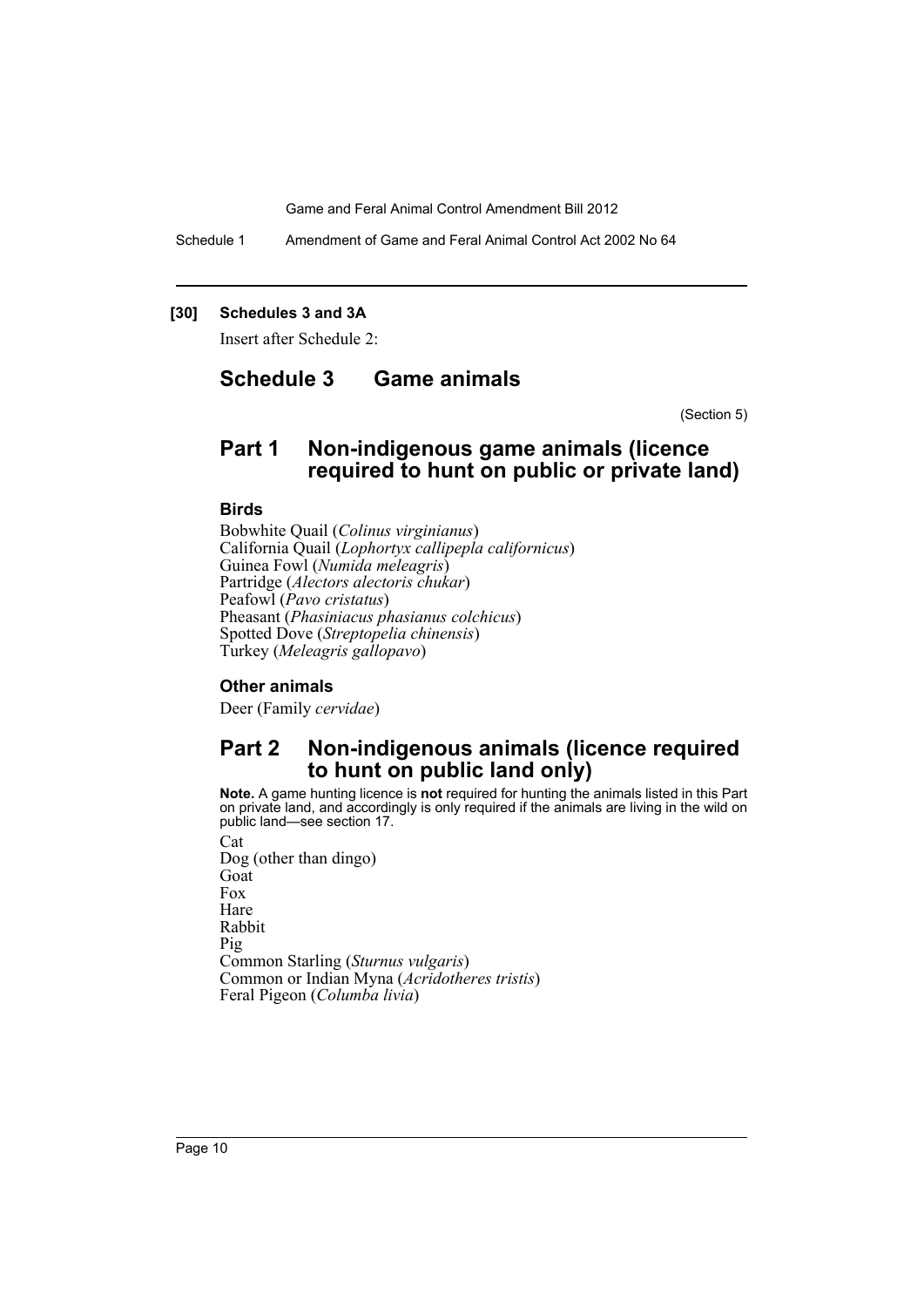Amendment of Game and Feral Animal Control Act 2002 No 64 Schedule 1

# **Schedule 3A National park estate land that cannot be declared as public hunting land**

(Section 20A)

### **National Parks**

Blue Mountains Bouddi Brisbane Water **Cattai** Dharawal Dharug Garigal Georges River Heathcote Kamay Botany Bay Ku-ring-gai Chase Lane Cove Marramarra Popran Royal Scheyville Sydney Harbour Thirlmere Lakes Wollemi Yengo

#### **Nature Reserves**

Agnes Banks **Castlereagh** Dalrymple-Hay Dharawal Georges River **Gulguer** Kemps Creek Mulgoa Muogamarra Newington Pitt Town Prospect Towra Point Wallumatta Wambina Wianamatta Windsor Downs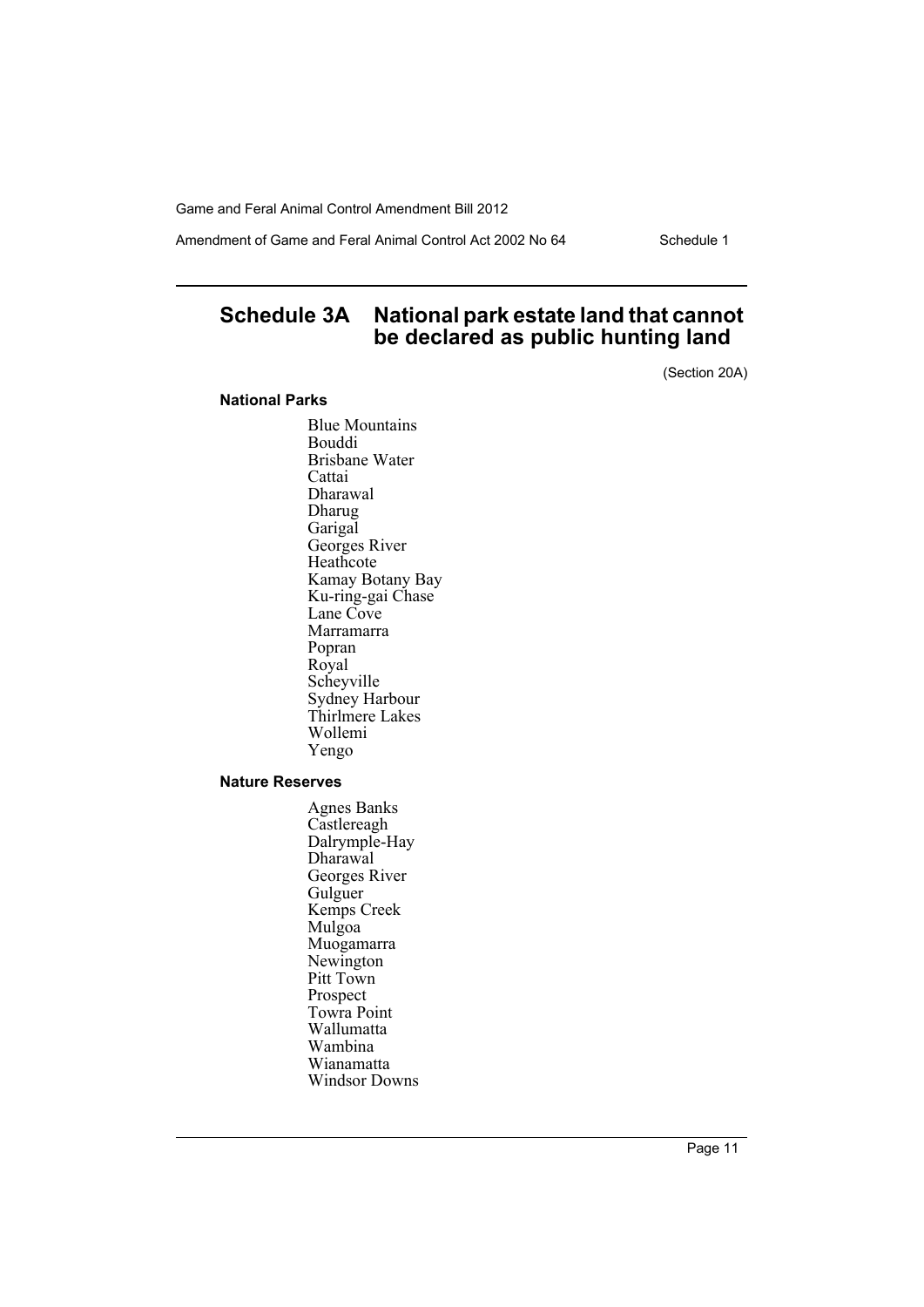Schedule 1 Amendment of Game and Feral Animal Control Act 2002 No 64

# **Regional Parks**

Berowra Valley Leacock Rouse Hill William Howe Wolli Creek Yellomundee

# **State Conservation Areas**

Bents Basin Dharawal Garawarra Maroota Parr

# **[31] Schedule 4 Savings, transitional and other provisions**

Insert at the end of clause 1 (1):

*Game and Feral Animal Control Amendment Act 2012*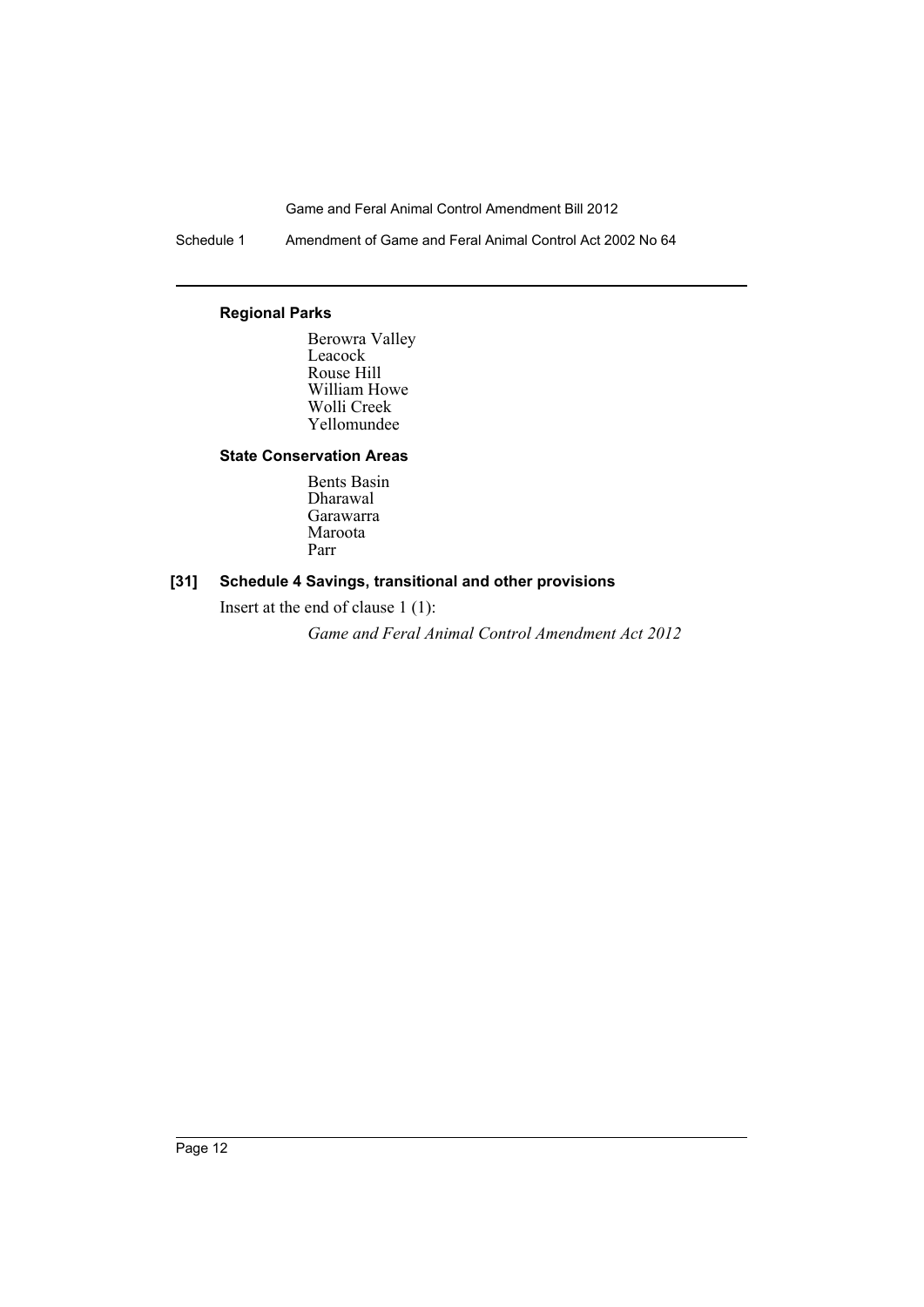Amendment of other legislation Schedule 2

# <span id="page-14-0"></span>**Schedule 2 Amendment of other legislation**

# **2.1 Game and Feral Animal Control Regulation 2004**

**[1] Clause 3 Definitions**

Omit "section 5 (1) of" from the definition of *commercial hunting* in clause 3 (1). Insert instead "Part 1 of Schedule 3 to".

- **[2] Clause 7 Commercial hunters and hunting guides to be licensed** Omit the clause.
- **[3] Clause 11 Commercial hunters licence** Omit "section 5 (1) of". Insert instead "Part 1 of Schedule 3 to".
- **[4] Clause 20 Notice of proposed declaration of hunting land** Omit clause 20 (2).
- **[5] Schedule 1 Conditions of game hunting licences** Omit the definition of *declared public hunting land* from clause 1 (3).
- **[6] Schedule 1, Part 2, heading** Omit "**section 5 (1)**". Insert instead "**certain**".
- **[7] Schedule 1, Part 2**

Omit the note at the beginning of the Part.

**[8] Schedule 1, clause 6A**

Insert before clause 7:

**6A Game animals to which this Part applies**

This Part applies to game animals listed in Part 1 of Schedule 3 to the Act.

# **[9] Schedule 1, clauses 7 (1), 8 (1) and 9 (1)**

Omit "listed in section 5 (1) of the Act" wherever occurring. Insert instead "to which this Part applies".